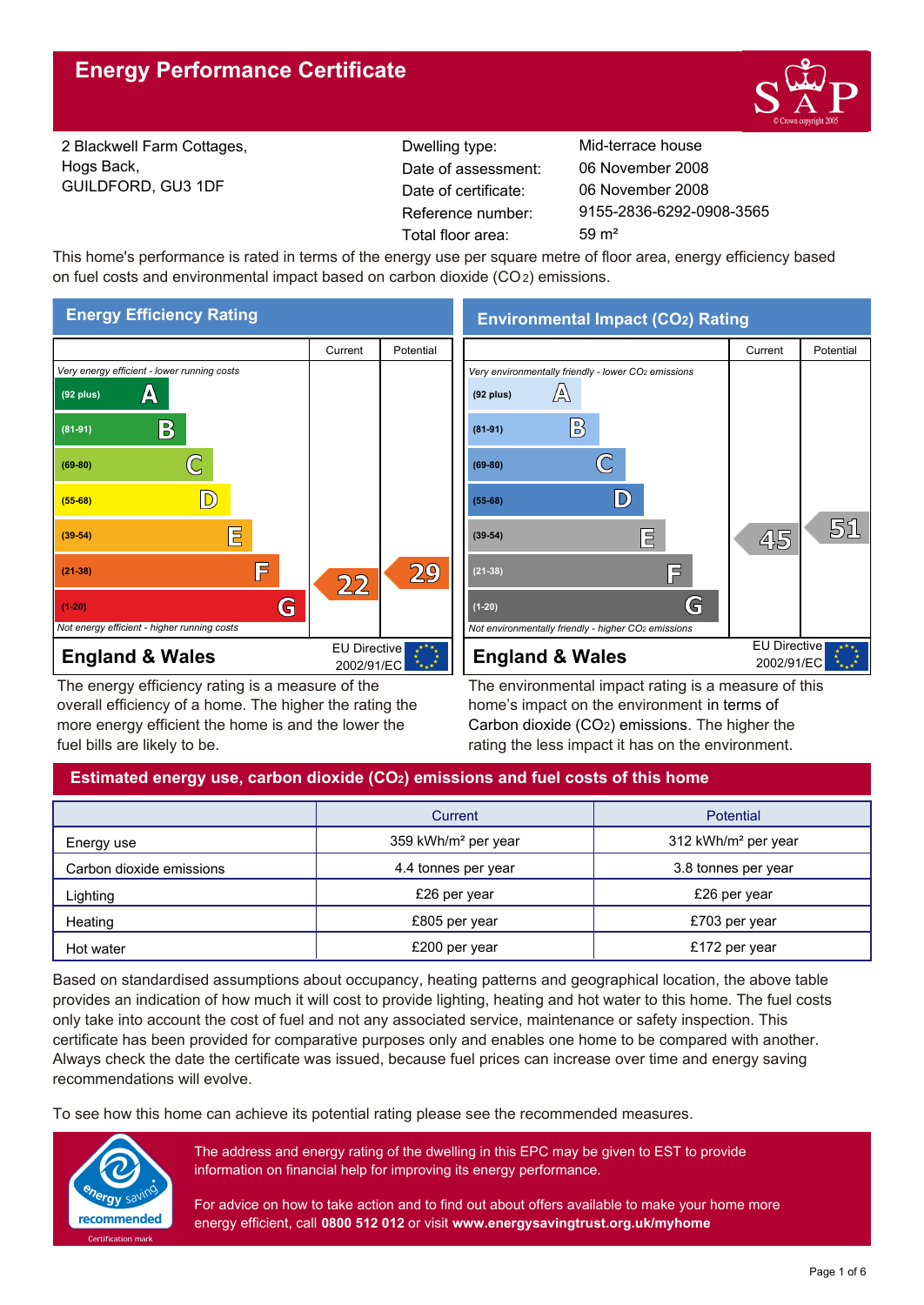## **About this document**

The Energy Performance Certificate for this dwelling was produced following an energy assessment undertaken by a qualified assessor, accredited by Elmhurst Energy Systems, to a scheme authorised by the Government. This certificate was produced using the RdSAP 2005 assessment methodology and has been produced under the Energy Performance of Buildings (Certificates and Inspections) (England and Wales) Regulations 2007 as amended. A copy of the certificate has been lodged on a national register.

| Assessor's accreditation number: | EES/002004                                     |
|----------------------------------|------------------------------------------------|
| Assessor's name:                 | Gary John Ryan                                 |
| Company name/trading name:       | <b>Energy Assess UK Limited</b>                |
| Address:                         | 5 Bryanstone Close, Guildford, Surrey, GU2 9UJ |
| Phone number:                    | 07894 801 963                                  |
| Fax number:                      | 01483 829557                                   |
| E-mail address:                  | gary@energyassessuk.com                        |
| Related party disclosure:        |                                                |

## **If you have a complaint or wish to confirm that the certificate is genuine**

Details of the assessor and the relevant accreditation scheme are as above. You can get contact details of the accreditation scheme from their website at www.elmhurstenergy.co.uk together with details of their procedures for confirming authenticity of a certificate and for making a complaint.

## **About the building's performance ratings**

The ratings on the certificate provide a measure of the building's overall energy efficiency and its environmental impact, calculated in accordance with a national methodology that takes into account factors such as insulation, heating and hot water systems, ventilation and fuels used. The average Energy Efficiency Rating for a dwelling in England and Wales is band E (rating 46).

Not all buildings are used in the same way, so energy ratings use 'standard occupancy' assumptions which may be different from the specific way you use your home. Different methods of calculation are used for homes and for other buildings. Details can be found at www.communities.gov.uk/epbd.

Buildings that are more energy efficient use less energy, save money and help protect the environment. A building with a rating of 100 would cost almost nothing to heat and light and would cause almost no carbon emissions. The potential ratings on the certificate describe how close this building could get to 100 if all the cost effective recommended improvements were implemented.

## **About the impact of buildings on the environment**

One of the biggest contributors to global warming is carbon dioxide. The way we use energy in buildings causes emissions of carbon. The energy we use for heating, lighting and power in homes produces over a quarter of the UK's carbon dioxide emissions and other buildings produce a further one-sixth.

The average household causes about 6 tonnes of carbon dioxide every year. Adopting the recommendations in this report can reduce emissions and protect the environment. You could reduce emissions even more by switching to renewable energy sources. In addition there are many simple everyday measures that will save money, improve comfort and reduce the impact on the environment. Some examples are given at the end of this report.

## **Visit the Government's website at www.communities.gov.uk/epbd to:**

- Find how to confirm the authenticity of an energy performance certificate
- Find how to make a complaint about a certificate or the assessor who produced it •
- Learn more about the national register where this certificate has been lodged •
- Learn more about energy efficiency and reducing energy consumption •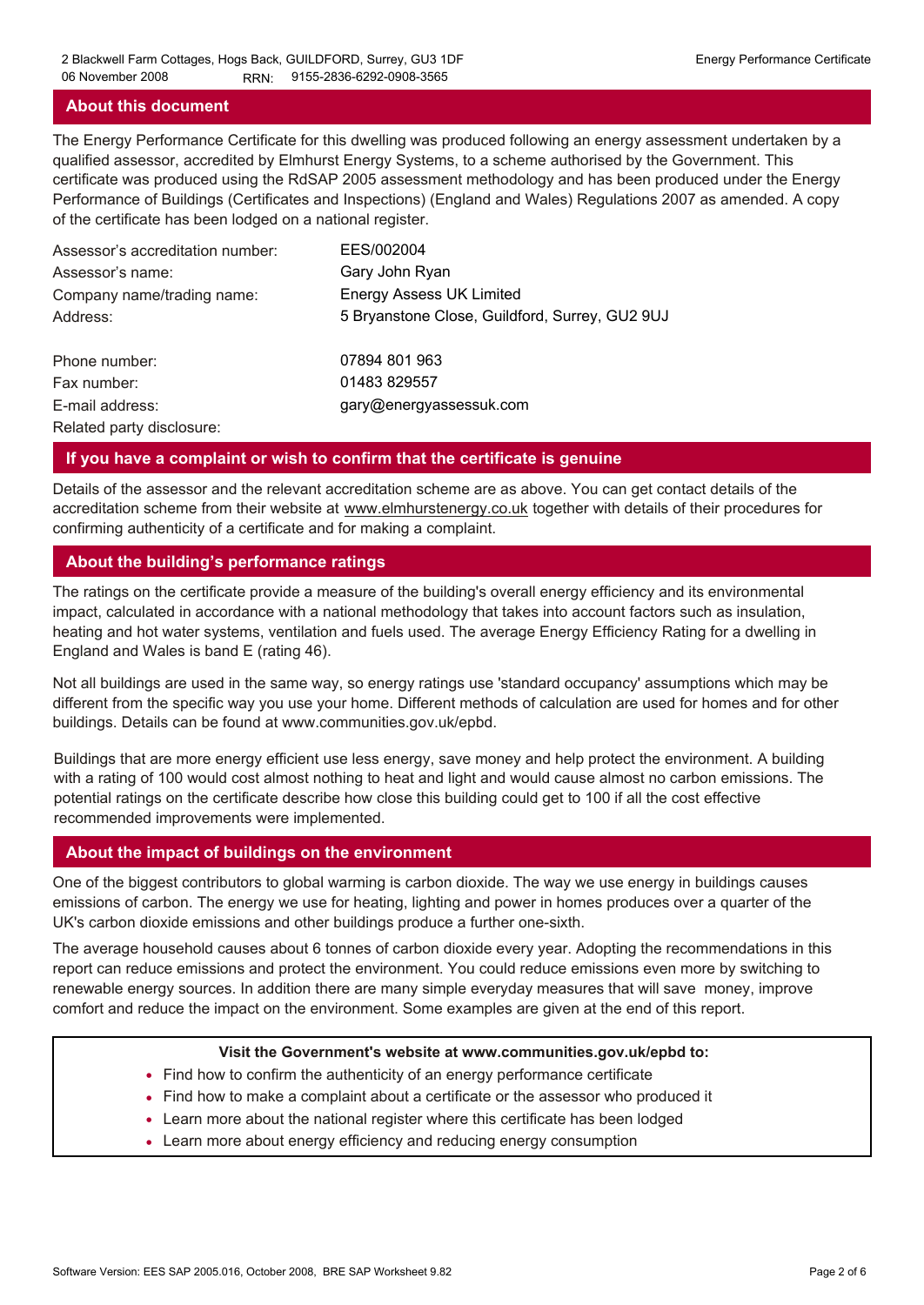# Recommended measures to improve this home's energy performance

2 Blackwell Farm Cottages, Hogs Back, GUILDFORD, GU3 1DF

Date of certificate:

Reference number: 9155-2836-6292-0908-3565 06 November 2008

## **Summary of this home's energy performance related features**

The following is an assessment of the key individual elements that have an impact on this home's performance rating. Each element is assessed against the following scale: Very poor / Poor / Average / Good / Very good.

| Elements                         | Description                                    | Current performance      |               |
|----------------------------------|------------------------------------------------|--------------------------|---------------|
|                                  |                                                | <b>Energy Efficiency</b> | Environmental |
| Walls                            | Solid brick, as built, no insulation (assumed) | Very poor                | Very poor     |
| Roof                             | Pitched, no insulation (assumed)               | Very poor                | Very poor     |
| Floor                            | Solid, no insulation (assumed)                 |                          |               |
| Windows                          | Fully double glazed                            | Good                     | Good          |
| Main heating                     | Boiler and radiators, LPG                      | Poor                     | Good          |
| Main heating controls            | Programmer, room thermostat and TRVs           | Average                  | Average       |
| Secondary heating                | None                                           |                          |               |
| Hot water                        | From main system                               | Poor                     | Good          |
| Lighting                         | Low energy lighting in all fixed outlets       | Very good                | Very good     |
| Current energy efficiency rating |                                                | F 22                     |               |
|                                  | Current environmental impact (CO2) rating      |                          | $E$ 45        |

**Low and zero carbon energy sources**

None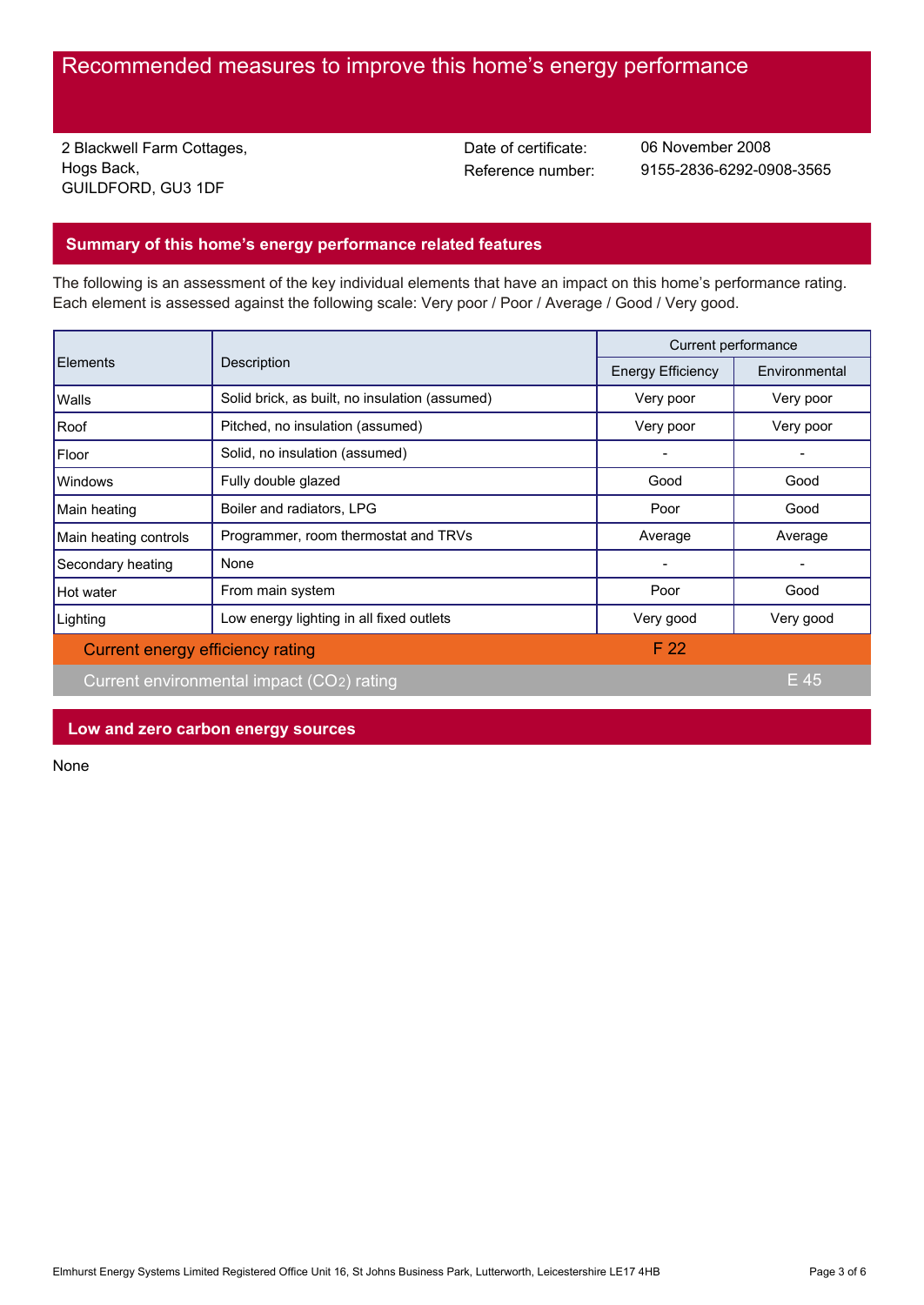## **Recommendations**

The measures below are cost effective. The performance ratings after improvement listed below are cumulative, that is they assume the improvements have been installed in the order that they appear in the table.

|                                              | Typical savings | Performance ratings after improvement |                      |
|----------------------------------------------|-----------------|---------------------------------------|----------------------|
| Higher cost measures (over £500)             | per year        | Energy efficiency                     | Environmental impact |
| Replace boiler with Band A condensing boiler | £129            | F 29                                  | E 51                 |
| Total                                        | £129            |                                       |                      |
| Potential energy efficiency rating           |                 | F 29                                  |                      |
| Potential environmental impact (CO2) rating  |                 |                                       | E <sub>51</sub>      |

## **Further measures to achieve even higher standards**

The further measures listed below should be considered in addition to those already specified if aiming for the highest possible standards for this home. However you should check the conditions in any covenants, planning conditions, warranties or sale contracts.

| 2 Solar water heating                        | £44  | F 31 | E 53 |
|----------------------------------------------|------|------|------|
| 3 50 mm internal or external wall insulation | £154 | E 41 | D 62 |
| 4 Solar photovoltaic panels, 2.5 kWp         | £150 | E 53 | C 75 |
| 5 Wind turbine                               | £44  | D 57 | C 78 |
| <b>Enhanced energy efficiency rating</b>     | D 57 |      |      |
| Enhanced environmental impact (CO2) rating   |      |      | C 78 |

Improvements to the energy efficiency and environmental impact ratings will usually be in step with each other. However, they can sometimes diverge because reduced energy costs are not always accompanied by a reduction in carbon dioxide (CO2) emissions.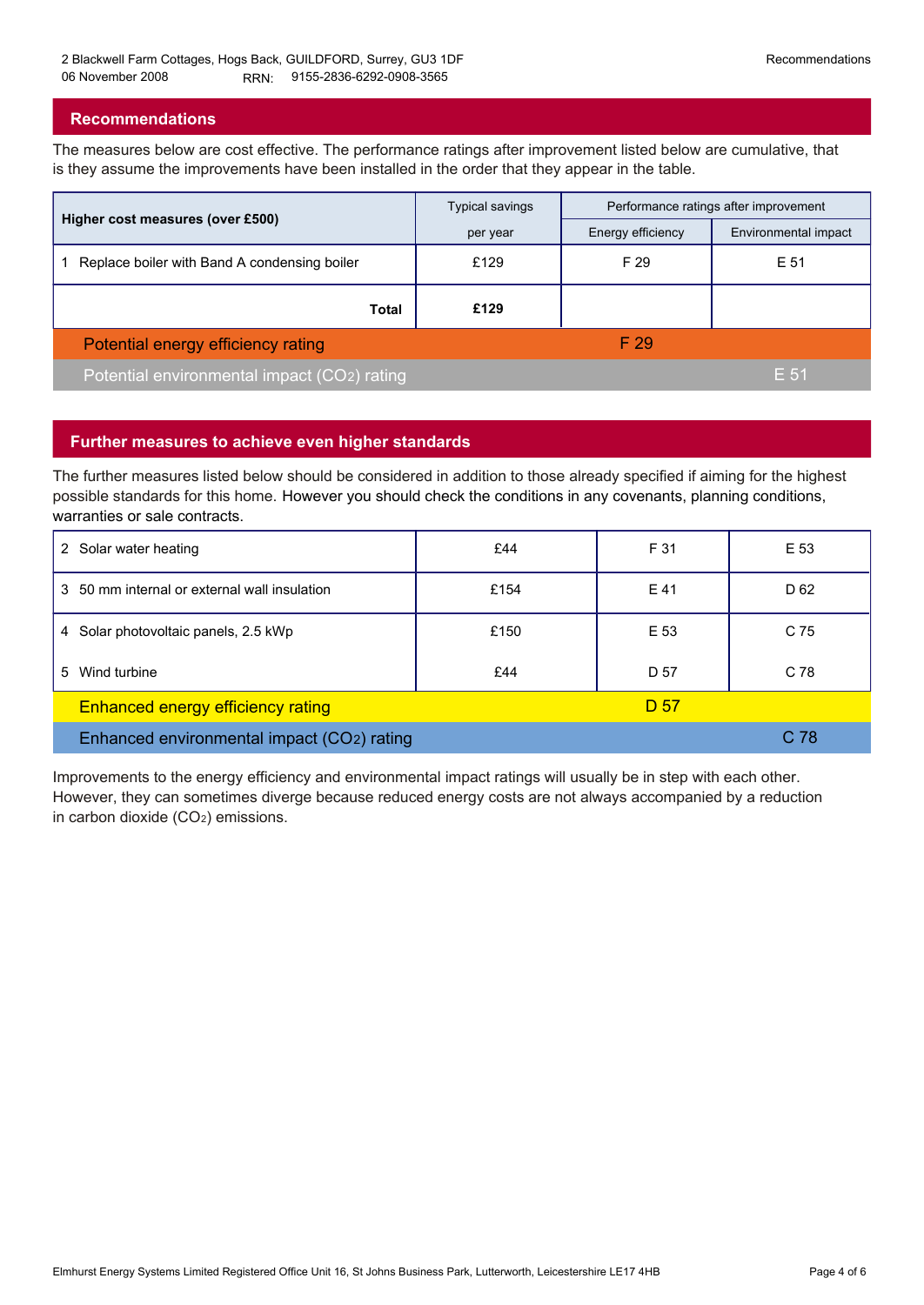## **About the cost effective measures to improve this home's energy ratings**

If you are a tenant, before undertaking any work you should check the terms of your lease and obtain approval from your landlord if the lease either requires it, or makes no express provision for such work.

#### **Higher cost measures (typically over £500 each)**

#### **1 Band A condensing boiler**

A condensing boiler is capable of much higher efficiencies than other types of boiler, meaning it will burn less fuel to heat this property. This improvement is most appropriate when the existing central heating boiler needs repair or replacement, but there may be exceptional circumstances making this impractical. Condensing boilers need a drain for the condensate which limits their location; remember this when considering remodelling the room containing the existing boiler even if the latter is to be retained for the time being (for example a kitchen makeover). Building Regulations apply to this work, so your local authority building control department should be informed, unless the installer is registered with a competent persons schemeą, and can therefore self-certify the work for Building Regulation compliance. Ask a qualified heating engineer to explain the options.

## **About the further measures to achieve even higher standards**

Further measures that could deliver even higher standards for this home. You should check the conditions in any covenants, planning conditions, warranties or sale contracts before undertaking any of these measures. If you are a tenant, before undertaking any work you should check the terms of your lease and obtain approval from your landlord if the lease either requires it, or makes no express provision for such work.

#### **2 Solar water heating**

A solar water heating panel, usually fixed to the roof, uses the sun to pre-heat the hot water supply. This will significantly reduce the demand on the heating system to provide hot water and hence save fuel and money. The Solar Trade Association has up-to-date information on local installers and any grant that may be available.

#### **3 Internal or external wall insulation**

Solid wall insulation involves adding a layer of insulation to either the inside or the outside surface of the external walls, which reduces heat loss and lowers fuel bills. As it is more expensive than cavity wall insulation it is only recommended for walls without a cavity, or where for technical reasons a cavity cannot be filled. Internal insulation, known as dry-lining, is where a layer of insulation is fixed to the inside surface of external walls; this type of insulation is best applied when rooms require redecorating and can be installed by a competent DIY enthusiast. External solid wall insulation is the application of an insulant and a weather-protective finish to the outside of the wall. This may improve the look of the home, particularly where existing brickwork or rendering is poor, and will provide long-lasting weather protection. Further information can be obtained from the National Insulation Association (www.nationalinsulationassociation.org.uk). It should be noted that planning permission might be required.

## **4 Solar photovoltaic (PV) panels**

A solar PV system is one which converts light directly into electricity via panels placed on the roof with no waste and no emissions. This electricity is used throughout the home in the same way as the electricity purchased from an energy supplier. The British Photovoltaic Association has up-to-date information on local installers who are qualified electricians and on any grant that may be available. Planning restrictions may apply in certain neighbourhoods and you should check this with the local authority. Building Regulations apply to this work, so your local authority building control department should be informed, unless the installer is appropriately qualified and registered as such with a competent persons schemeą, and can therefore self-certify the work for Building Regulation compliance.

## **5 Wind turbine**

A wind turbine provides electricity from wind energy. This electricity is used throughout the home in the same way as the electricity purchased from an energy supplier. The British Wind Energy Association has up-to-date information on suppliers of small-scale wind systems and any grant that may be available. Planning restrictions may apply and you should check this with the local authority. Building Regulations apply to this work, so your local authority building control department should be informed, unless the installer is appropriately qualified and registered as such with a competent persons schemeą, and can therefore self-certify the work for Building Regulation compliance. Wind turbines are not suitable for all properties. The system's effectiveness depends on local wind speeds and the presence of nearby obstructions, and a site survey should be undertaken by an accredited installer.